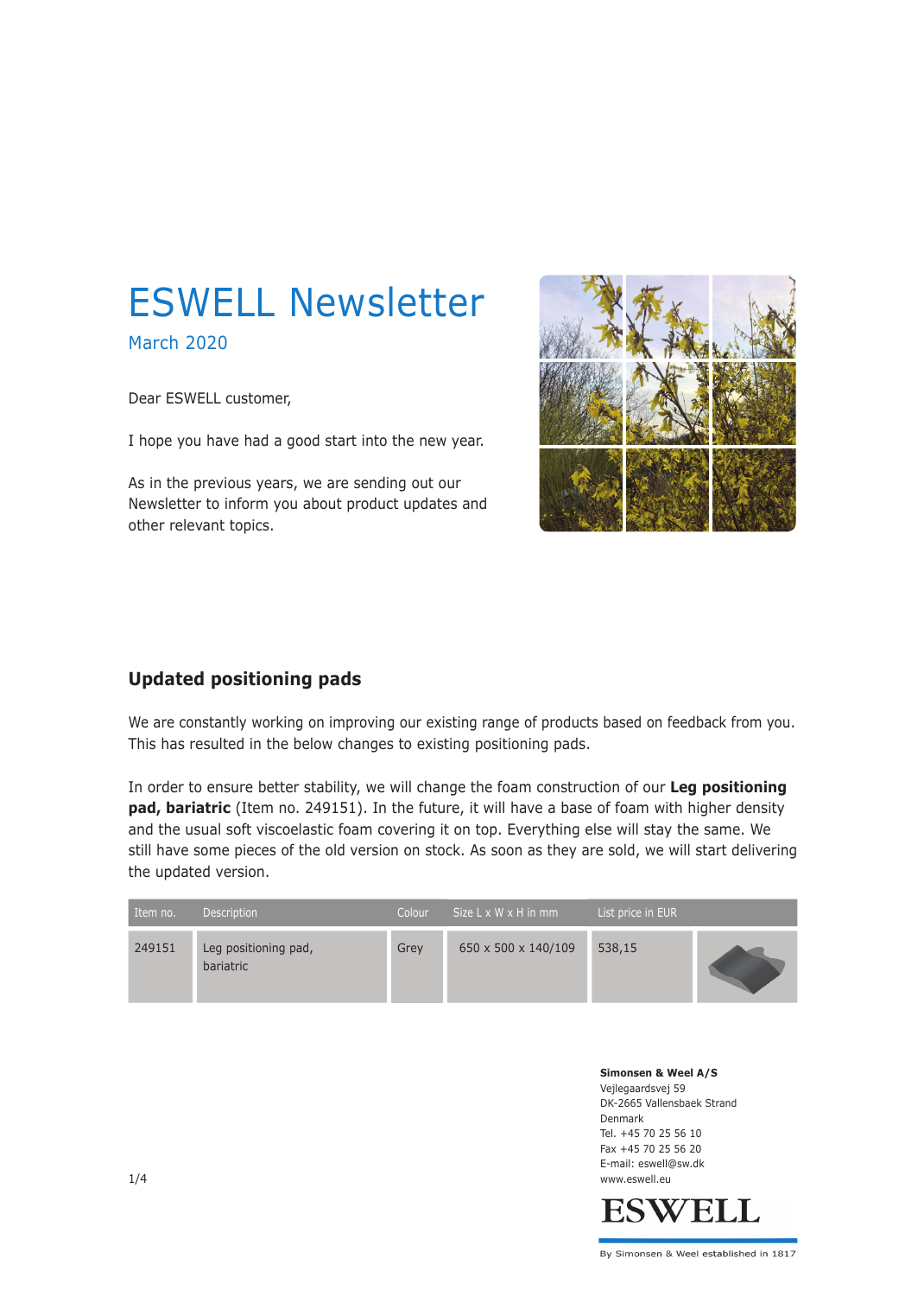We have also updated our **Pad for arm support** (Item no. 248051). Some customers have complained that there needs to be a solution to secure the arm from sliding out of the pad. We have now solved this by adding a Velcro strap that can be attached and adjusted to fix the arm of the patient. Everything else will stay the same. The updated product will be on stock at the beginning of April.



| Item no. | Description         | Colour       | Size $L \times W \times H$ in mm | List price in EUR |  |
|----------|---------------------|--------------|----------------------------------|-------------------|--|
| 248051   | Pad for arm support | <b>Black</b> | 520 x 540 x 20                   | 368,14            |  |

### **New Medical Device Regulation**

The new Medical Device Regulation (MDR 2017/745) will replace the existing Medical Device Directive (MDD 93/42/EEC) on May 26th, 2020. The new regulation is aimed at improving the traceability and safety of medical devices for sale within the EU. As a medical device Class I, all our ESWELL products need to be compliant with this new regulation.

For you as our distributor, the primary change will be the labelling on the product and on the packaging, and the need to ensure the above-mentioned traceability all the way to the end-user in your country.

**Simonsen & Weel A/S** Vejlegaardsvej 59 DK-2665 Vallensbaek Strand Denmark Tel. +45 70 25 56 10 Fax +45 70 25 56 20 E-mail: eswell@sw.dk 2/4 www.eswell.eu

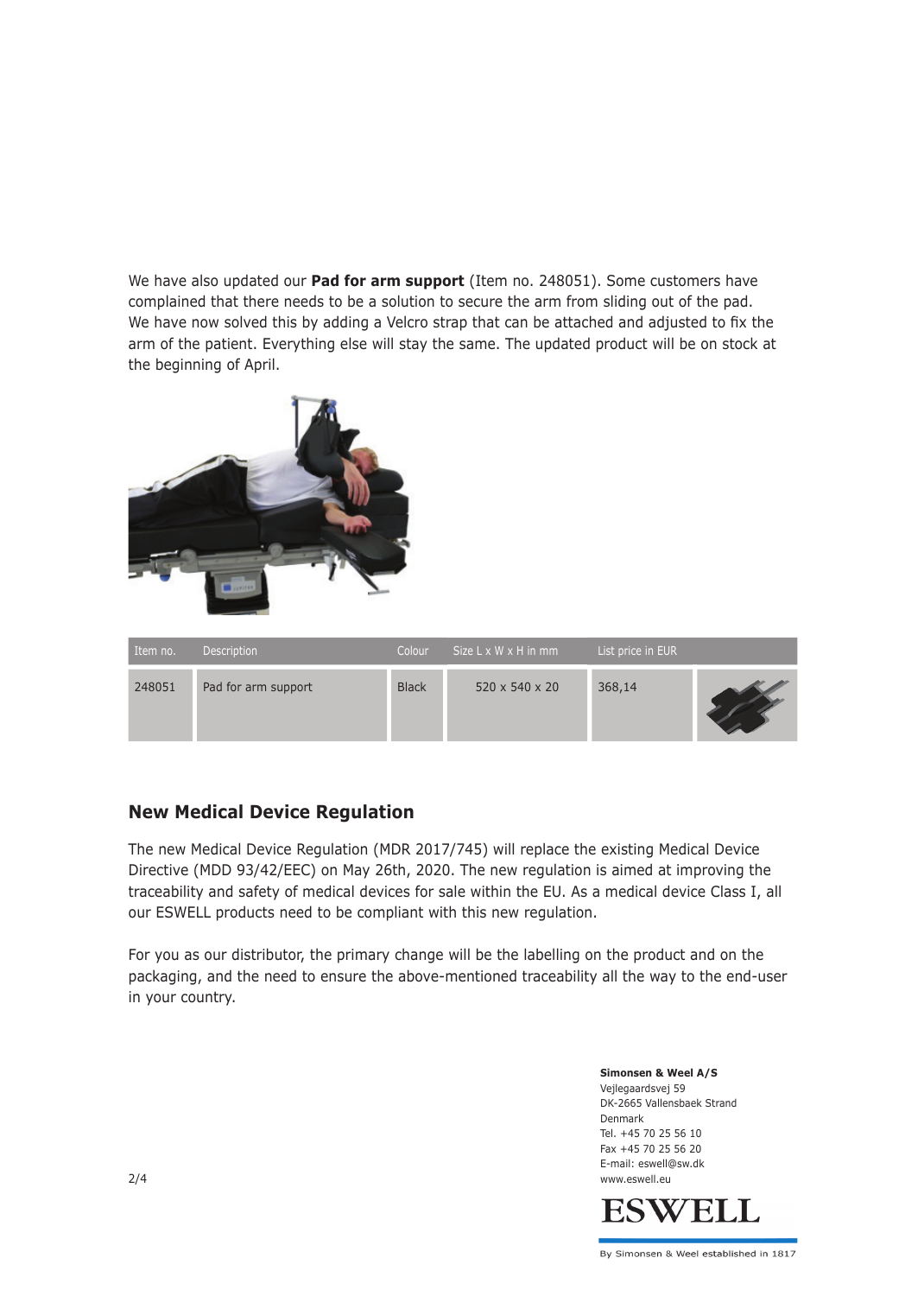Within the next months, we will therefore introduce new labels on all standard products and packaging that will include the LOT no., the UDI (Unique Device Identification) code as well as a GS1 data matrix.



## **Discontinued products**

Because of the new regulation, there will be some standard products that we have to eliminate from our range as these will **not** be covered by our Declaration of Conformity after May 26th, 2020. These are the following:

| Item no. | Description         | Colour       | Size in mm | List price in EUR |  |
|----------|---------------------|--------------|------------|-------------------|--|
| 248851   | Velcro straps, hook | <b>Black</b> | 50 wide    |                   |  |
|          |                     |              |            |                   |  |
| Item no. | Description         | Colour       | Size in mm | List price in EUR |  |
| 248852   | Velcro straps, loop | <b>Black</b> | 50 wide    |                   |  |

**Simonsen & Weel A/S** Vejlegaardsvej 59 DK-2665 Vallensbaek Strand Denmark Tel. +45 70 25 56 10 Fax +45 70 25 56 20 E-mail: eswell@sw.dk www.eswell.eu



By Simonsen & Weel established in 1817